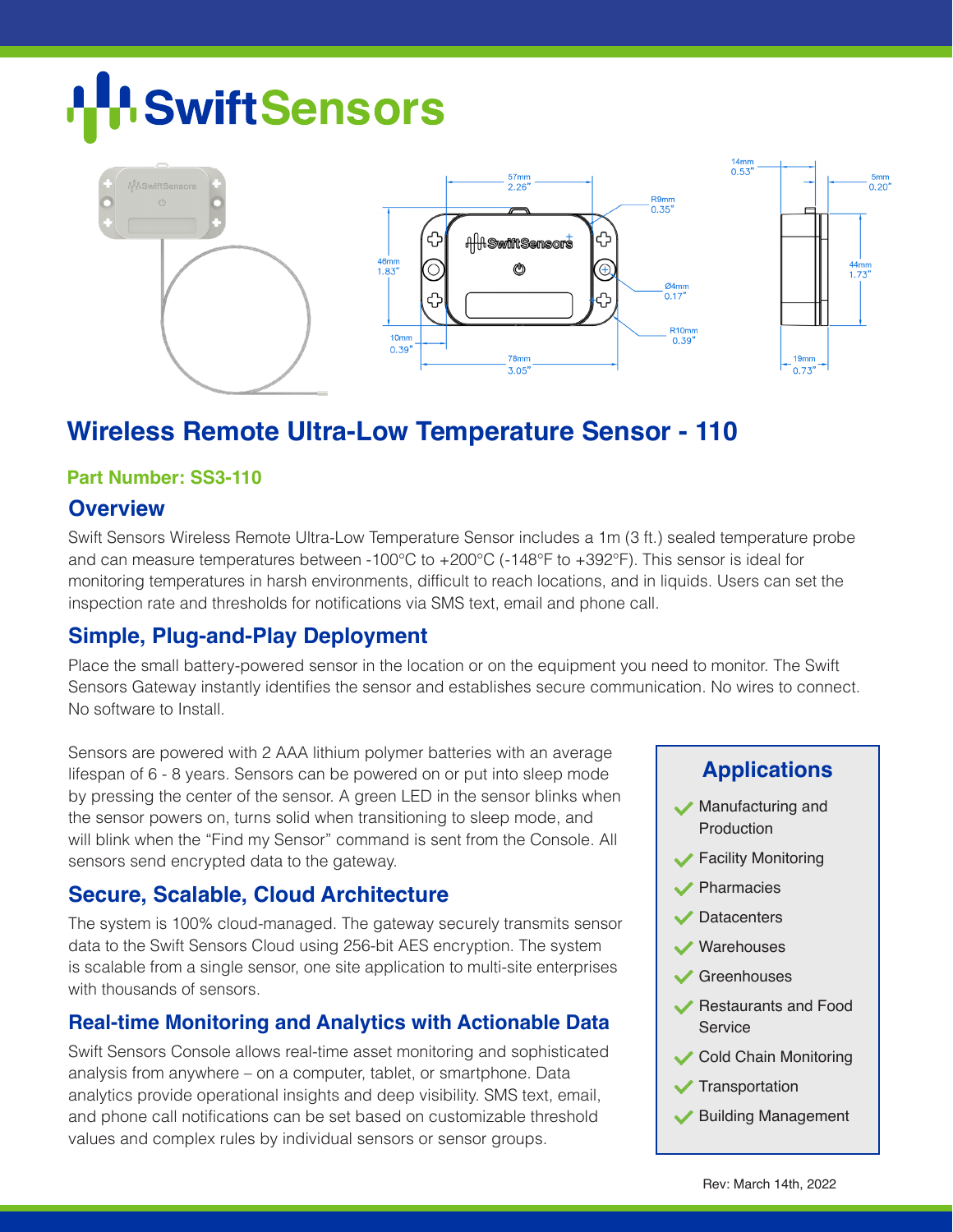| <b>Operational Specifications:</b>               |                                                                                                |
|--------------------------------------------------|------------------------------------------------------------------------------------------------|
| <b>Power</b>                                     | 1.8 - 3.6VDC, 0.05mW Average                                                                   |
| <b>Battery Type</b>                              | AAA x2 Replaceable "L92" Lithium Polymer                                                       |
| <b>Operating Voltage</b>                         | 1.8VDC - 3.6VDC                                                                                |
| <b>Avg. Current Consumption</b>                  | 18uA (Active), 500uA (Command ACK), <5uA(Sleep)                                                |
| <b>Operating Temperature</b>                     | $-40^{\circ}$ C to $+60^{\circ}$ C ( $-40^{\circ}$ F to $+140^{\circ}$ F) Defined by Batteries |
| <b>Operating Environment</b>                     | Indoor/Outdoor, 0-95%+ RH                                                                      |
| <b>Battery Life (Average)</b>                    | 6 - 8 Years                                                                                    |
| <b>Communication Protocol</b>                    | BLE/BT5 2.4Ghz                                                                                 |
| <b>BLE Chipset</b>                               | nRF52840                                                                                       |
| <b>TX Strength</b>                               | Default +8dBm                                                                                  |
| <b>Range</b>                                     | 70m - 90m (250ft - 300ft) Line-of-Sight                                                        |
|                                                  | 30m - 45m (100ft - 150ft) Non Line-of-Sight                                                    |
| <b>Encryption</b>                                | 128-Bit AES Encryption                                                                         |
| <b>Button Press</b>                              | Click to turn on. Press and Hold 2 sec to put in sleep mode                                    |
| <b>LED</b>                                       | Green LED: 2 sec. blinking when turning on                                                     |
|                                                  | Green LED: 2 sec. solid when entering sleep mode                                               |
| <b>Find My Sensor</b>                            | Command from Console to blink sensor LED                                                       |
| <b>Weight</b>                                    | 224g (8 oz, including probe)                                                                   |
| <b>Dimensions</b>                                | 77.5mm x 57.5mm x 44mm (2.26in. x 1.73in. x 0.73in.)                                           |
| <b>Enclosure Material</b>                        | ABS PA-765+                                                                                    |
| <b>IP Rating</b>                                 | Sensor: IP66, IP68 Rating on Cable/Probe Junction                                              |
| <b>Cable Dimensions</b>                          | 1-Meter with Silver-Plated-Copper FEP, 28-30AWG                                                |
| <b>Probe Dimensions</b>                          | 5mm x 2mm Diameter Probe Capsule                                                               |
|                                                  | 304.8mm (12") FiberGlass or PTFE Leads                                                         |
|                                                  | Silver-Plated-Copper                                                                           |
| <b>Certifications</b>                            | FCC ID: X8WBT840F                                                                              |
| <b>FC</b> $\blacktriangleright$ <b>FC</b> Canada | IC ID: 4100A-BT840F                                                                            |
| $C \in \sqrt{\mathsf{RoHS}}$                     | CE Compliance: 2014/35/EU, 2014/53/EU, 2014/30/EU                                              |

**Swift Sensors | 4611 Bee Caves Road, Suite 100 | Austin, Texas 78746 | www.swiftsensors.com | +1 512 256 7552**